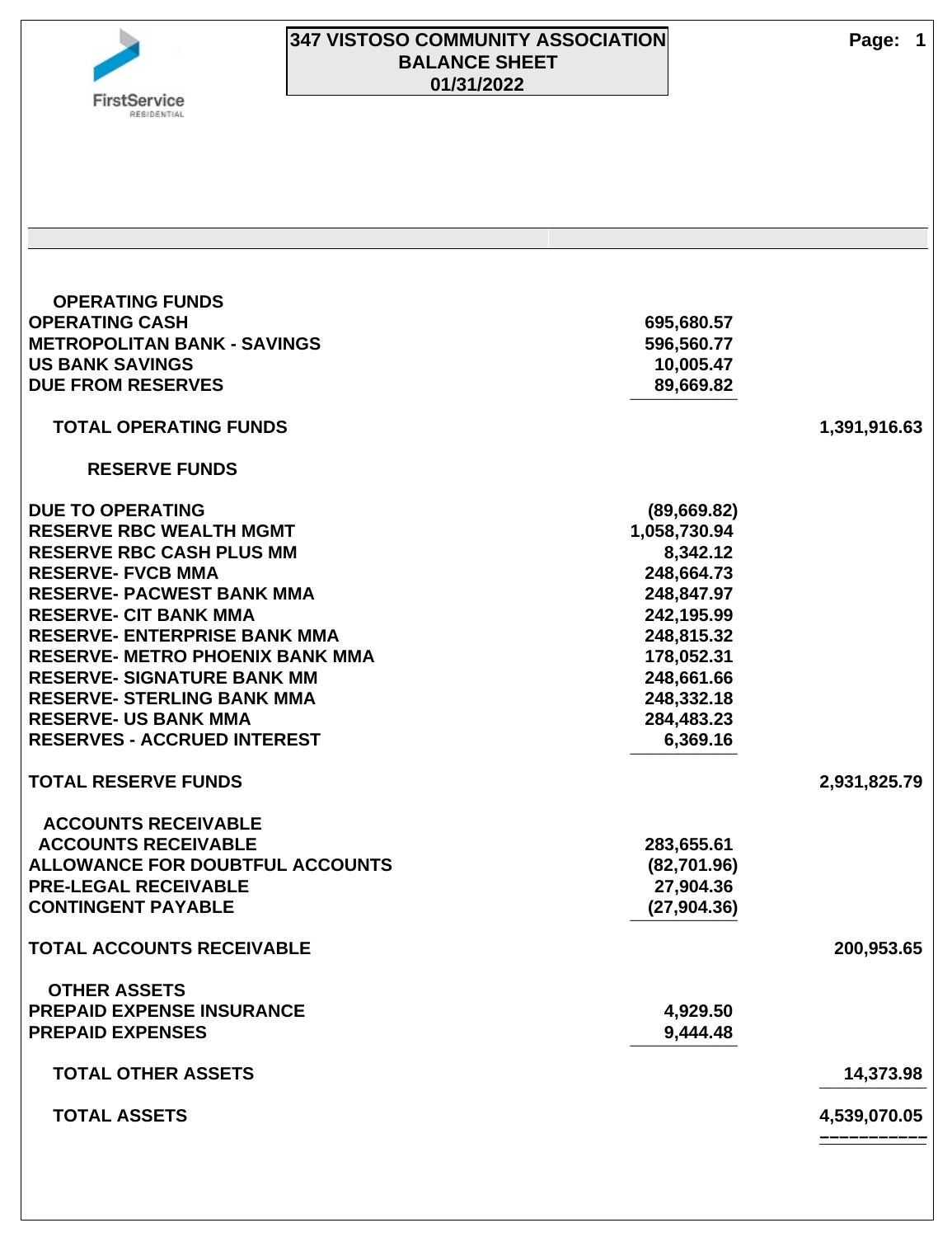### **347 VISTOSO COMMUNITY ASSOCIATION Page: 2 BALANCE SHEET 01/31/2022**

 **LIABILITIES & EQUITY LIABILITIES ACCOUNTS PAYABLE 4,751.17 ACCRUED EXPENSES 72,216.66 PREPAID ASSESSMENTS 172,833.28 REFUNDABLE DEPOSIT 6,675.00 UNEARNED REVENUE 442,584.78 UNCLAIMED PROPERTY 20,406.62 SECURITY DEPOSITS 30,042.00 ¯¯¯¯¯¯¯¯¯¯¯ TOTAL LIABILITIES 749,509.51 RESERVE ACCUMULATED GENERAL 2,889,852.15 C/Y GENERAL RESERVE SURPLUS/(DEFICIT) 41,973.64 ¯¯¯¯¯¯¯¯¯¯¯ TOTAL RESERVE 2,931,825.79 OPERATING SURPLUS (DEFICIT) ACCUMULATED SURPLUS (DEFICIT) 864,379.72 CURRENT YEAR RESERVE EQUITY (41,973.64) CURRENT SURPLUS/(DEFICIT) 35,328.67 ¯¯¯¯¯¯¯¯¯¯¯ TOTAL SURPLUS/(DEFICIT) 857,734.75 ¯¯¯¯¯¯¯¯¯¯¯ TOTAL LIABILITIES & EQUITY 4,539,070.05 –––––––––––**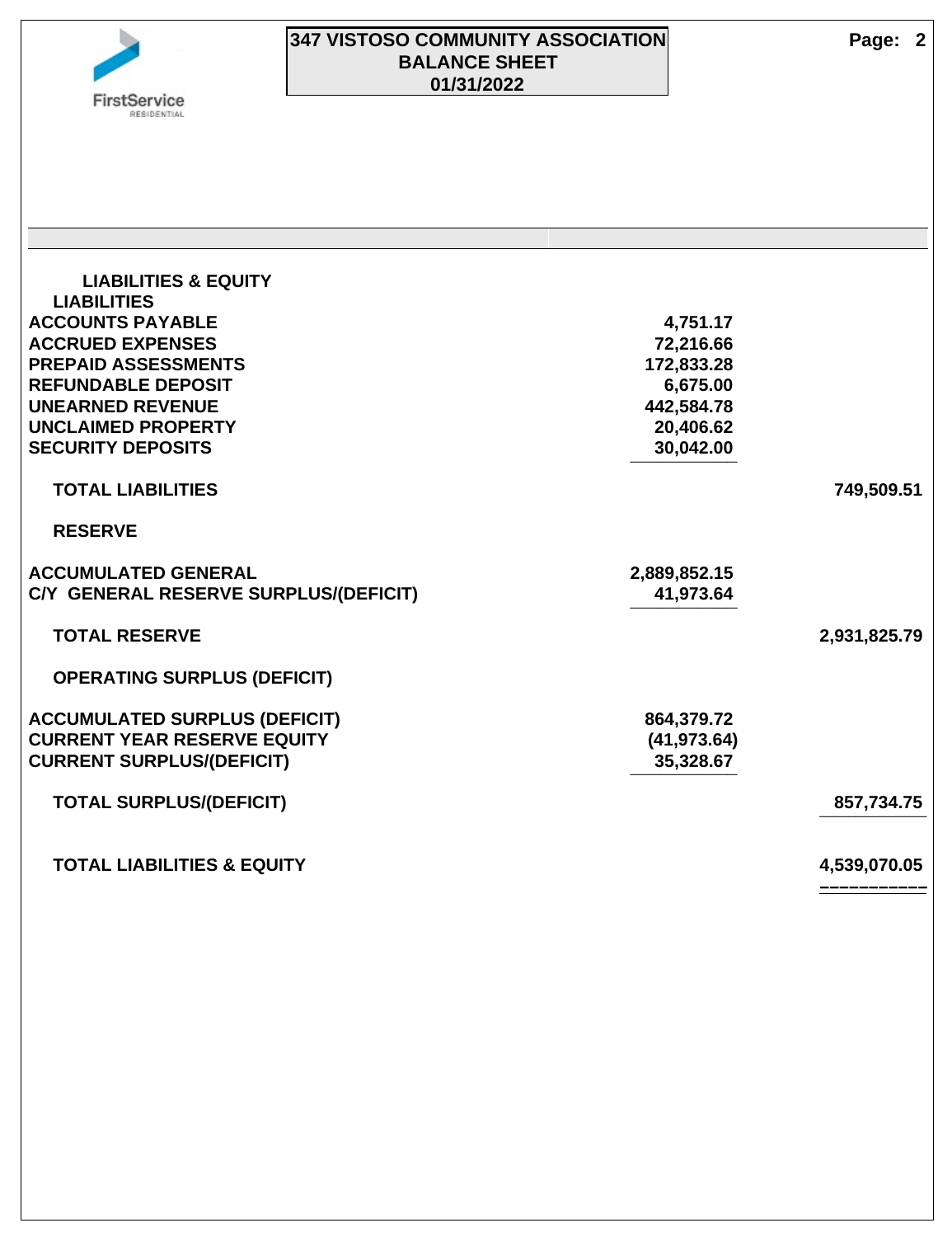

#### 347 VISTOSO COMMUNITY ASSOCIATION Page: 1 STATEMENT OF REVENUES & EXPENSES 01/31/2022

| <b>ACTUAL</b> | *************** CURRENT PERIOD<br><b>BUDGET</b> | **************<br>OVER (UNDER) |               |                                                   | <b>ACTUAL</b> | <b>BUDGET</b> | **************<br>OVER (UNDER) | ANNUAL<br><b>BUDGET</b> |
|---------------|-------------------------------------------------|--------------------------------|---------------|---------------------------------------------------|---------------|---------------|--------------------------------|-------------------------|
|               |                                                 |                                |               | <b>INCOME</b>                                     |               |               |                                |                         |
| 155,254       | 152,853                                         | 2,401                          | 4000          | ASSESSMENT INCOME                                 | 155,254       | 152,853       | 2,401                          | 1,834,240               |
| 58,932        | 58,932                                          | 0                              | 4001          | <b>COMMERCIAL DUES</b>                            | 58,932        | 58,932        | 0                              | 707,189                 |
| 109           | 175                                             | (66)                           | 4030          | <b>INTEREST INCOME</b>                            | 109           | 175           | (66)                           | 2,100                   |
| 1,120         | 1,417                                           | (297)                          | 4050          | <b>COLLECTION COST REIMBURSEMENT</b>              | 1,120         | 1,417         | (297)                          | 17,000                  |
| 100           | 250                                             | (150)                          | 4050FR        | FILE REVIEW FEE                                   | 100           | 250           | (150)                          | 3,000                   |
| 0             | 58                                              | (58)                           | 4050MU        | MONITOR TRUSTEE SALE                              | 0             | 58            | (58)                           | 700                     |
| 0             | 292                                             | (292)                          | 4050RR        | FILE TRANSFER FEES                                | $\mathbf 0$   | 292           | (292)                          | 3,500                   |
| 0             | 42                                              | (42)                           | 4050T         | FORECLOSURE/TRUSTEE SALES                         | $\mathbf 0$   | 42            | (42)                           | 500                     |
| 301           | $\mathbf 0$                                     | 301                            | 4055          | RECOVERY-COLLECTION                               | 301           | 0             | 301                            | $\overline{0}$          |
| 5,982         | 2,500                                           | 3,482                          | 4070          | LATE FEE INCOME                                   | 5,982         | 2,500         | 3,482                          | 30,000                  |
| 245           | 58                                              | 187                            | 4075          | <b>NSF FEE</b>                                    | 245           | 58            | 187                            | 700                     |
| 7,107         | 9,547                                           | (2, 440)                       | 4205          | <b>BUILDER ASSESSMENT</b>                         | 7,107         | 9,547         | (2, 440)                       | 114,560                 |
| 1,656         | 1,250                                           | 406                            | 4900          | <b>VIOLATION FINES</b>                            | 1,656         | 1,250         | 406                            | 15,000                  |
| 0             | 333                                             | (333)                          | 4945          | NEWSLETTER INCOME                                 | 0             | 333           | (333)                          | 4,000                   |
| 10,290        | 3,167                                           | 7,123                          | 4950          | <b>REBILL FEE</b>                                 | 10,290        | 3,167         | 7,123                          | 38,000                  |
| (58, 333)     | (58, 333)                                       | 0                              | 6010          | <b>GENERAL RESERVE TRANSFER</b>                   | (58, 333)     | (58, 333)     | 0                              | (700,000)               |
| 182,763       | 172,541                                         | 10,222                         |               | <b>TOTAL INCOME</b>                               | 182,763       | 172,541       | 10,222                         | 2,070,489               |
|               |                                                 |                                |               |                                                   |               |               |                                |                         |
|               |                                                 |                                |               | EXPENSES                                          |               |               |                                |                         |
|               |                                                 |                                |               | ADMINISTRATIVE                                    |               |               |                                |                         |
| 7,489         | 7,500                                           | (11)                           | 5000          | MANAGEMENT FEE                                    | 7,489         | 7,500         | (11)                           | 90,000                  |
| 3,201         | 4,000                                           | (799)                          | 5000RO        | <b>OFFICE LEASE</b>                               | 3,201         | 4,000         | (799)                          | 48,000                  |
| 0             | 199                                             | (199)                          | 5005          | <b>RESERVE STUDY</b>                              | 0             | 199           | (199)                          | 2,390                   |
| 20,157        | 22,917                                          | (2,760)                        | 5007w         | SALARIES & BENEFITS                               | 20,157        | 22,917        | (2,760)                        | 275,000                 |
| 10,290        | 3,167                                           | 7,123                          | 5009A         | REBILL FEE EXPENSE                                | 10,290        | 3,167         | 7,123                          | 38,000                  |
| 245           | 58                                              | 187                            | 5009B         | <b>NSF FEE EXPENSE</b>                            | 245           | 58            | 187                            | 700                     |
| 10,473        | 3,750                                           | 6,723                          | 5010          | <b>LEGAL EXPENSE</b>                              | 10,473        | 3,750         | 6,723                          | 45,000                  |
| 0             | 250                                             | (250)                          | 5010C         | LEGAL/ENFORCEMENT                                 | 0             | 250           | (250)                          | 3,000                   |
| 305           | 1,000                                           | (695)                          | 5014          | 'CC&R REVISIONS PROJECT                           | 305           | 1,000         | (695)                          | 12,000                  |
| 1,012         | 2,333                                           | (1,321)                        | 5020          | <b>LIEN/COLLECTION COST</b>                       | 1,012         | 2,333         | (1,321)                        | 28,000                  |
| 100           | 250                                             | (150)                          | 5020F         | FILE REVIEW FEE                                   | 100           | 250           | (150)                          | 3,000                   |
| 0             | 58                                              | (58)                           | 5020M         | MONITOR TRUSTEE SALE                              | 0             | 58            | (58)                           | 700                     |
| 0             | 292                                             | (292)                          | 5020RR        | FILE TRANSFER FEE EXPENSE                         | $\mathbf 0$   | 292           | (292)                          | 3,500                   |
| 0             | 42                                              | (42)                           | 5020T         | FORECLOSURE/TRUSTEE SALES                         | 0             | 42            | (42)                           | 500                     |
| 0             | 875                                             | (875)                          | 5030          | AUDIT/TAX PREPARATION                             | 0             | 875           | (875)                          | 10,500                  |
| 2,655         | 2,333                                           | 322<br>(125)                   | 5031          | ELECTRONIC PAYMENT PLATFORM<br><b>ADVERTISING</b> | 2,655         | 2,333         | 322                            | 28,000<br>1,500         |
| 0<br>35       | 125                                             | 0                              | 5033F<br>5037 | <b>BANK CHARGES &amp; CC FEES</b>                 | 0<br>35       | 125           | (125)<br>0                     |                         |
| 155           | 35<br>83                                        | 72                             | 5039          | <b>WEBSITE</b>                                    | 155           | 35<br>83      | 72                             | 420<br>1,000            |
| 136           | $\mathbf 0$                                     | 136                            | 5043          | <b>BILLING STATEMENTS</b>                         | 136           | 0             | 136                            | 27,000                  |
| 111           | 83                                              | 28                             | 5046          | <b>NEWSLETTER</b>                                 | 111           | 83            | 28                             | 1,000                   |
| 980           | 1,125                                           | (145)                          | 5047B         | OFFICE EQUIPMENT RENTAL                           | 980           | 1,125         | (145)                          | 13,500                  |
| 249           | 333                                             | (84)                           | 5048          | OFFICE EXPENSE                                    | 249           | 333           | (84)                           | 4,000                   |
| 61            | 250                                             | (189)                          | 5052          | <b>PRINTING</b>                                   | 61            | 250           | (189)                          | 3,000                   |
| 0             | 1,333                                           | (1, 333)                       | 5055          | MEETING EXPENSE                                   | 0             | 1,333         | (1, 333)                       | 16,000                  |
| 87            | 1,333                                           | (1,246)                        | 5059          | <b>POSTAGE</b>                                    | 87            | 1,333         | (1,246)                        | 16,000                  |
| 471           | 208                                             | 263                            | 5063          | <b>MILEAGE</b>                                    | 471           | 208           | 263                            | 2,500                   |
| 0             | 417                                             | (417)                          | 5065          | PROFESSIONAL FEES                                 | 0             | 417           | (417)                          | 5,000                   |
| 0             | 8                                               | (8)                            | 5065S         | STATUTORY AGENT FEE                               | 0             | 8             | (8)                            | 100                     |
| 0             | 125                                             | (125)                          | 5068          | <b>GIFTS</b>                                      | 0             | 125           | (125)                          | 1,500                   |
| 0             | 42                                              | (42)                           | 5070          | PROPERTY TAXES                                    | 0             | 42            | (42)                           | 500                     |
| 0             | 583                                             | (583)                          | 5080          | <b>CORPORATE TAXES</b>                            | 0             | 583           | (583)                          | 7,000                   |
| 0             | 3,333                                           | (3, 333)                       | 5088          | <b>BAD DEBT EXPENSE</b>                           | 0             | 3,333         | (3, 333)                       | 40,000                  |
| 2,465         | 2,453                                           | 12                             | 5090          | <b>INSURANCE</b>                                  | 2,465         | 2,453         | 12                             | 29,440                  |
| 0             | 417                                             | (417)                          | 5090D         | <b>INSURANCE DEDUCTIBLE</b>                       | 0             | 417           | (417)                          | 5,000                   |
| 0             | 417                                             | (417)                          | 5099          | MISCELLANEOUS EXPENSE                             | 0             | 417           | (417)                          | 5,000                   |
| 60,676        | 61,727                                          | (1,051)                        |               | TOTAL ADMINISTRATIVE                              | 60,676        | 61,727        | (1,051)                        | 767,750                 |

#### U T I L I T I E S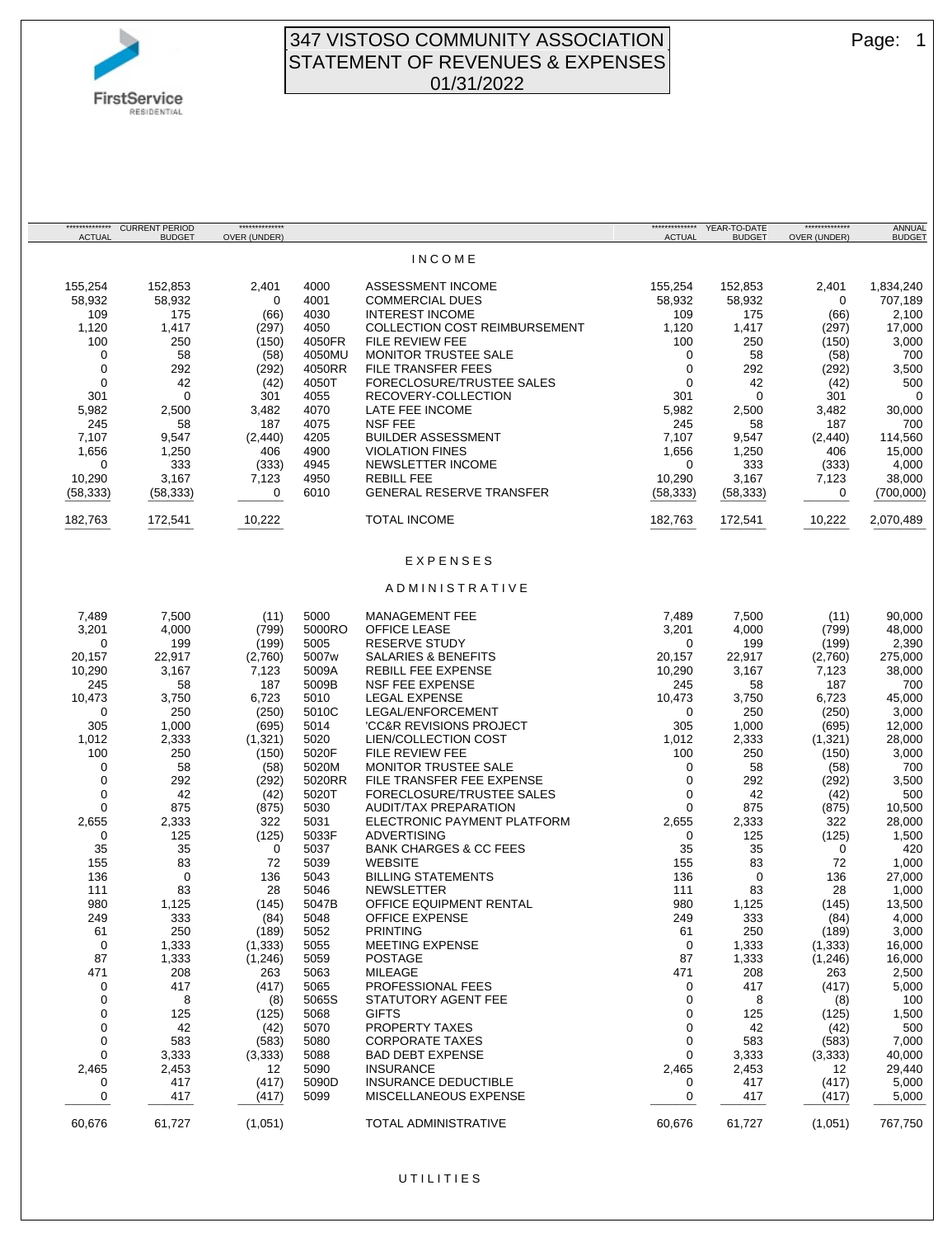

#### 347 VISTOSO COMMUNITY ASSOCIATION **Page: 2** STATEMENT OF REVENUES & EXPENSES 01/31/2022

\*\*\*\*\*\*\*\*\*\*\*\*\*\* ACTUAL CURRENT PERIOD **BUDGET**  \*\*\*\*\*\*\*\*\*\*\*\*\*\* OVER (UNDER) \*\*\*\*\*\*\*\*\*\*\*\*\*\* ACTUAL YEAR-TO-DATE **BUDGET** \*\*\*\*\*\*\*\*\*\*\*\*\*\* OVER (UNDER) ANNUAL **BUDGET** 17,129 16,667 462 5100 WATER/SEWER 17,129 16,667 462 200,000 4,684 4,333 351 5120 ELECTRIC 4,684 4,333 351 52,000 30 38 (8) 5125 GAS 30 38 (8) 450 0 21 (21) 5140 SANITATION 0 21 (21) 250 352 458 (106) 5151 PHONE 352 458 (106) 5,500 165 183 (18) 5151B INTERNET 165 183 (18) 2,200 68 54 14 5152 ALARM MONITORING 68 54 14 650 ¯¯¯¯¯¯¯ ¯¯¯¯¯¯¯ ¯¯¯¯¯¯¯ ¯¯¯¯¯¯¯ ¯¯¯¯¯¯¯ ¯¯¯¯¯¯¯ ¯¯¯¯¯¯¯¯ 22,429 21,754 675 TOTAL UTILITIES 22,429 21,754 675 261,050 L A N D S C A P I N G 79,041 90,833 (11,792) 5200 LANDSCAPE CONTRACT 79,041 90,833 (11,792) 1,090,000 14,449 0 14,449 5205 GROUNDS LABOR 14,449 0 14,449 0 0 417 (417) 5210 LANDSCAPE SUPPLIES/MATERIAL 0 417 (417) 5,000 2,850 4,167 (1,317) 5218 MAJOR PROJECTS 2,850 4,167 (1,317) 50,000 1,013 1,667 (654) 5220 IRRIGATION REPAIRS 1,013 1,667 (654) 20,000 0 167 (167) 5222 BACKFLOW INSPEC/RRPS 0 167 (167) 2,000 0 1,667 (1,667) 5240 TREE TRIMMING/REMOVAL 0 1,667 (1,667) 20,000 2,941 208 2,733 5250 EXTERMINATING 2,941 208 2,733 ¯¯¯¯¯¯¯ ¯¯¯¯¯¯¯ ¯¯¯¯¯¯¯ ¯¯¯¯¯¯¯ ¯¯¯¯¯¯¯ ¯¯¯¯¯¯¯ ¯¯¯¯¯¯¯¯ 100,294 99,126 1,168 TOTAL LANDSCAPE 100,294 99,126 1,168 1,189,500 C O M M O N A R E A 0 833 (833) 5700 BUILDING MAINTENANCE 0 833 (833) 10,000 0 83 (83) 5700K KEYS/LOCK REPAIR 0 83 (83) 1,000 PAINTING MAINT 0 1,216 (1,216) 5722 ELECTRIC REPAIRS/SUPPLIES 0 1,216 (1,216) 14,589 0 167 (167) 5740 SIGN MAINTENANCE 0 167 (167) 2,000 1,897 667 1,230 5769A JANITORIAL 1,897 667 1,230 8,000 1,678 1,833 (156) 5774 PET WASTE REMOVAL 1,678 1,833 (156) 22,000 526 1,500 (974) 5779CC SECURITY PATROL 526 1,500 (974) 18,000 0 500 (500) 5794A SIDEWALK REPAIR 0 500 (500) 6,000 250 833 (583) 5800 COMMON AREA MAINTENANCE/REPAIRS 250 833 (583) 10,000 693 667 26 5845 PARK MAINT 693 667 26 8,000 365 333 32 5850 EXTERMINATING 365 333 32 4,000 600 633 (33) 5895 TENNIS COURT MAINTENANCE 600 633 (33) 7,600 ¯¯¯¯¯¯¯ ¯¯¯¯¯¯¯ ¯¯¯¯¯¯¯ ¯¯¯¯¯¯¯ ¯¯¯¯¯¯¯ ¯¯¯¯¯¯¯ ¯¯¯¯¯¯¯¯ 6,009 9,348 (3,339) TOTAL COMMON AREA 6,009 9,348 (3,339) 112,189 ¯¯¯¯¯¯¯ ¯¯¯¯¯¯¯ ¯¯¯¯¯¯¯ ¯¯¯¯¯¯¯ ¯¯¯¯¯¯¯ ¯¯¯¯¯¯¯ ¯¯¯¯¯¯¯¯ 189,408 191,955 (2,547) TOTAL OPERATING EXPENSES 189,408 191,955 (2,547) 2,330,489 ¯¯¯¯¯¯¯ ¯¯¯¯¯¯¯ ¯¯¯¯¯¯¯ ¯¯¯¯¯¯¯ ¯¯¯¯¯¯¯ ¯¯¯¯¯¯¯ ¯¯¯¯¯¯¯¯ (6,645) (19,414) 12,769 OPERATING FUND SURPLUS/(DEFICIT) (6,645) (19,414) 12,769 (260,000) ––––––– ––––––– ––––––– ––––––– ––––––– ––––––– ––––––––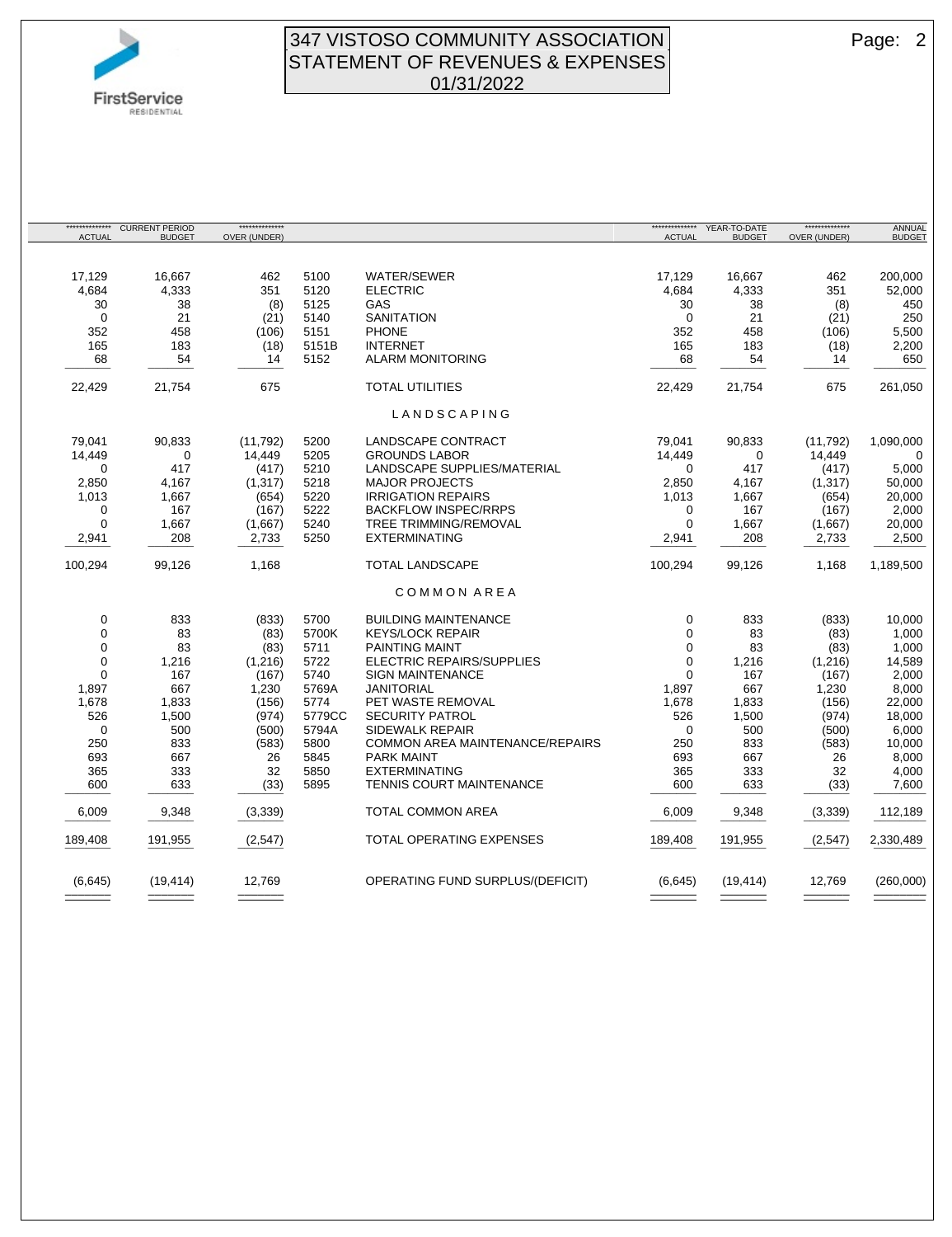

### 347 VISTOSO COMMUNITY ASSOCIATION Page: 3 STATEMENT OF REVENUES & EXPENSES 01/31/2022

| *************<br><b>ACTUAL</b> | <b>CURRENT PERIOD</b><br><b>BUDGET</b> | *************<br>OVER (UNDER) |       |                                       | *************<br><b>ACTUAL</b> | YEAR-TO-DATE<br><b>BUDGET</b> | **************<br>OVER (UNDER) | ANNUAL<br><b>BUDGET</b> |
|--------------------------------|----------------------------------------|-------------------------------|-------|---------------------------------------|--------------------------------|-------------------------------|--------------------------------|-------------------------|
|                                |                                        |                               |       |                                       |                                |                               |                                |                         |
|                                |                                        |                               |       | <b>RESERVE FUND</b>                   |                                |                               |                                |                         |
|                                |                                        |                               |       | <b>INCOME</b>                         |                                |                               |                                |                         |
| 58,333                         | 58,333                                 | 0                             | 7010  | <b>TRANSFER FROM OPERATING</b>        | 58.333                         | 58,333                        | $\mathbf 0$                    | 700,000                 |
| (15,950)                       | 0                                      | (15,950)                      | 7029U | UNREALIZED GAIN/(LOSS) ON INVEST      | (15,950)                       | $\Omega$                      | (15,950)                       | $\Omega$                |
| 2,410                          | 1,667                                  | 743                           | 7034  | <b>INTEREST RESERVE FUND</b>          | 2,410                          | 1,667                         | 743                            | 20,000                  |
| 44,793                         | 60,000                                 | (15, 207)                     |       | <b>TOTAL RESERVE INCOME</b>           | 44,793                         | 60,000                        | (15, 207)                      | 720,000                 |
|                                |                                        |                               |       |                                       |                                |                               |                                |                         |
|                                |                                        |                               |       | EXPENDITURES                          |                                |                               |                                |                         |
| 0                              | 833                                    | (833)                         | 8510  | <b>GENERAL RESERVE EXPENSE</b>        | $\Omega$                       | 833                           | (833)                          | 10,000                  |
| 0                              | 2,644                                  | (2,644)                       | 8510R | <b>RECREATIONAL COURTS</b>            | $\Omega$                       | 2,644                         | (2,644)                        | 31,724                  |
| 0                              | 2,584                                  | (2,584)                       | 8520  | <b>PAINTING</b>                       | 0                              | 2,584                         | (2, 584)                       | 31,003                  |
| 0                              | 318                                    | (318)                         | 8525  | MONUMENT SIGNS RESERVE EXPENDITU      | $\Omega$                       | 318                           | (318)                          | 3,811                   |
| $\Omega$                       | 1,133                                  | (1, 133)                      | 8526  | <b>FOUNTAIN REPLACEMENT</b>           | 0                              | 1,133                         | (1, 133)                       | 13,596                  |
| $\Omega$                       | 2,936                                  | (2,936)                       | 8530  | ASPHALT SEAL COATING                  | $\Omega$                       | 2,936                         | (2,936)                        | 35,226                  |
| 2,820                          | 1,000                                  | 1,820                         | 8537  | <b>BANK/INVESTMENT CHARGES</b>        | 2,820                          | 1,000                         | 1,820                          | 12,000                  |
| 0                              | 6,523                                  | (6, 523)                      | 8541  | <b>GRANITE REPLACEMENT</b>            | 0                              | 6,523                         | (6, 523)                       | 78,280                  |
|                                | 7,794                                  | (7, 794)                      | 8543P | PARK FURNITURE REPLACEMENT            |                                | 7,794                         | (7, 794)                       | 93,524                  |
| 0                              | 11,939                                 | (11, 939)                     | 8550  | PLAY STRUCTURE RRPS/ REPLACEMENT      | 0                              | 11,939                        | (11,939)                       | 143,273                 |
| 0                              | 28,239                                 | (28, 239)                     | 8575  | <b>IRRIGATION SYSTEMS</b>             | $\Omega$                       | 28,239                        | (28, 239)                      | 338,870                 |
| 0                              | 16,667                                 | (16, 667)                     | 8578D | <b>DRAINAGE</b>                       | 0                              | 16,667                        | (16, 667)                      | 200,000                 |
| 2,820                          | 82,610                                 | (79, 790)                     |       | <b>TOTAL RESERVE EXPENDITURES</b>     | 2,820                          | 82,610                        | (79, 790)                      | 991,307                 |
| 41,974                         | (22,610)                               | 64,584                        |       | <b>RESERVE FUND SURPLUS/(DEFICIT)</b> | 41,974                         | (22,610)                      | 64,584                         | (271, 307)              |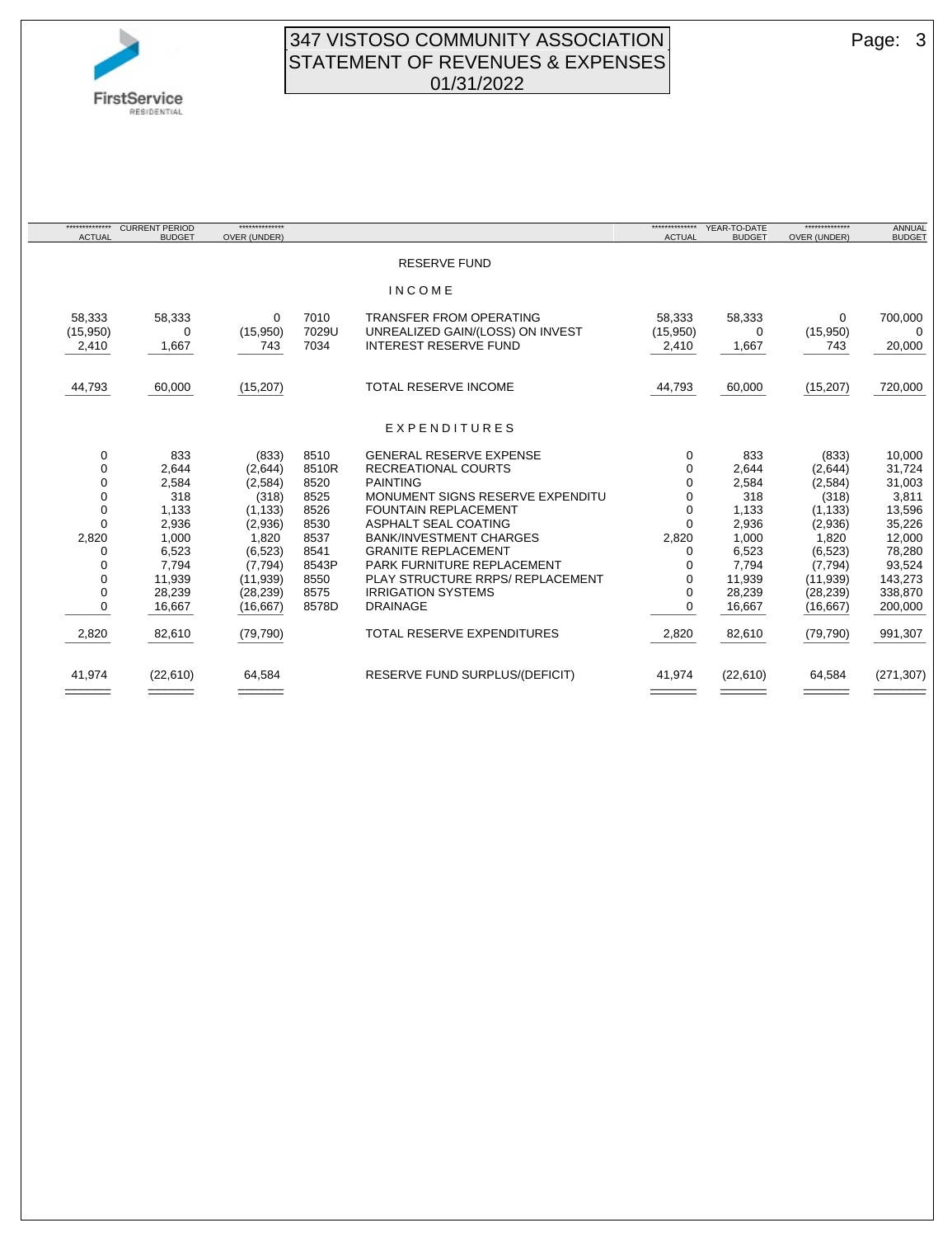

# **347A VISTOSO- SIENA Page: 1 BALANCE SHEET 01/31/2022**

| <b>OPERATING FUNDS</b><br><b>OPERATING CASH</b>                     | 17,638.04              |            |
|---------------------------------------------------------------------|------------------------|------------|
| <b>TOTAL OPERATING FUNDS</b>                                        |                        | 17,638.04  |
| <b>RESERVE FUNDS</b>                                                |                        |            |
| <b>RESERVE SIENA BANK OZK</b>                                       | 178,308.24             |            |
| <b>TOTAL RESERVE FUNDS</b>                                          |                        | 178,308.24 |
| <b>ACCOUNTS RECEIVABLE</b><br><b>ACCOUNTS RECEIVABLE - PARCELS</b>  | 631.25                 |            |
| <b>TOTAL ACCOUNTS RECEIVABLE</b>                                    |                        | 631.25     |
| <b>TOTAL ASSETS</b>                                                 |                        | 196,577.53 |
| <b>LIABILITIES &amp; EQUITY</b>                                     |                        |            |
| <b>LIABILITIES</b><br><b>ACCOUNTS PAYABLE</b>                       | 260.00                 |            |
| <b>ACCRUED EXPENSES</b>                                             | 215.00                 |            |
| <b>PREPAID ASSESSMENTS - PARCELS</b><br><b>UNEARNED REVENUE</b>     | 1,092.00<br>7,930.00   |            |
|                                                                     |                        |            |
| <b>TOTAL LIABILITIES</b>                                            |                        | 9,497.00   |
| <b>RESERVE</b>                                                      |                        |            |
| <b>ACCUMULATED GENERAL</b><br>C/Y GENERAL RESERVE SURPLUS/(DEFICIT) | 176,057.13<br>2,251.11 |            |
| <b>TOTAL RESERVE</b>                                                |                        | 178,308.24 |
| <b>OPERATING SURPLUS (DEFICIT)</b>                                  |                        |            |
| <b>ACCUMULATED SURPLUS (DEFICIT)</b>                                | 8,523.95               |            |
| <b>CURRENT YEAR RESERVE EQUITY</b>                                  | (2,251.11)             |            |
| <b>CURRENT SURPLUS/(DEFICIT)</b>                                    | 2,499.45               |            |
| <b>TOTAL SURPLUS/(DEFICIT)</b>                                      |                        | 8,772.29   |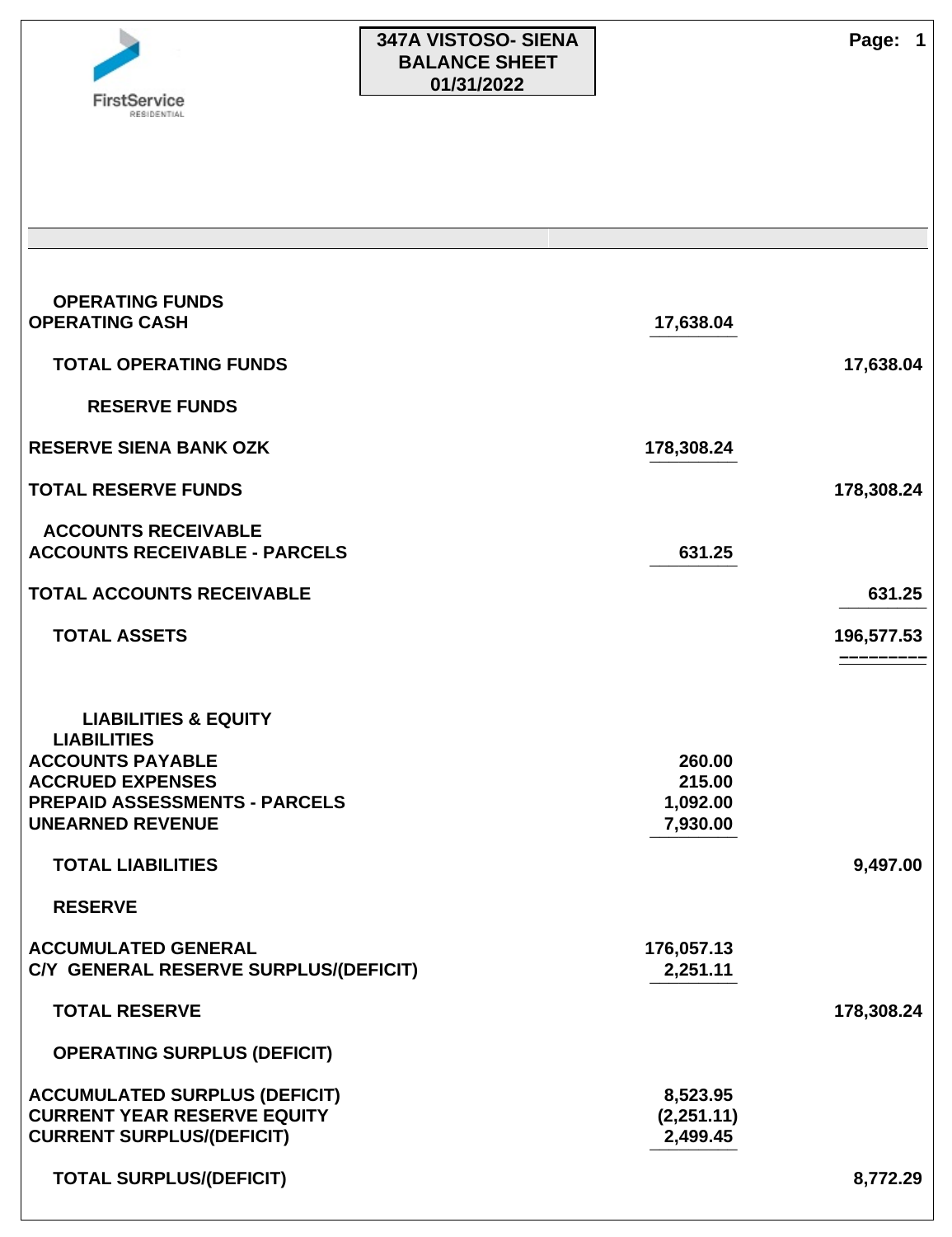

# **347A VISTOSO- SIENA Page: 2 BALANCE SHEET 01/31/2022**

 **TOTAL LIABILITIES & EQUITY 196,577.53** 

**¯¯¯¯¯¯¯¯¯**

**–––––––––**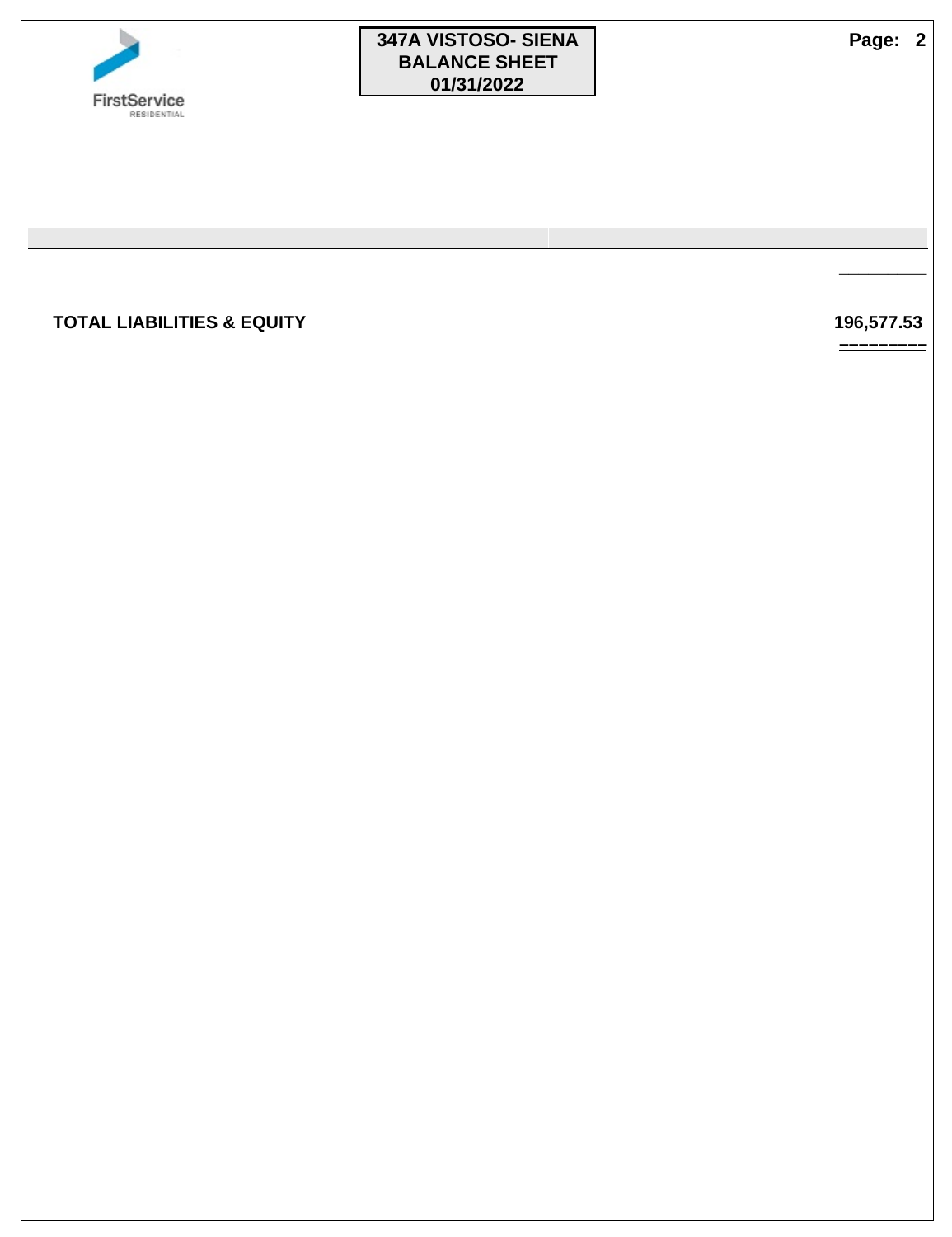

### 347A VISTOSO- SIENA Page: 1 STATEMENT OF REVENUES & EXPENSES 01/31/2022

| <b>ACTUAL</b>  | ************** CURRENT PERIOD<br><b>BUDGET</b> | **************<br>OVER (UNDER) |       |                                  | <b>ACTUAL</b>      | <b>BUDGET</b>                  | ***************<br>OVER (UNDER) | ANNUAL<br><b>BUDGET</b> |
|----------------|------------------------------------------------|--------------------------------|-------|----------------------------------|--------------------|--------------------------------|---------------------------------|-------------------------|
|                |                                                |                                |       | <b>INCOME</b>                    |                    |                                |                                 |                         |
| 3,965          | 3,965                                          | 0                              | 4000P | PARCEL ASSESSMENTS               | 3,965              | 3,965                          | 0                               | 47,580                  |
| (1,995)        | (1,995)                                        | 0                              | P6010 | <b>GENERAL RESERVE TRANSFER</b>  | (1,995)            | (1,995)                        | 0                               | (23, 940)               |
| (241)          | (241)                                          | 0                              | P6099 | P/Y RSV ALLOCATIONS              | (241)              | (241)                          | 0                               | (2,890)                 |
| 1,729          | 1,729                                          | 0                              |       | <b>TOTAL INCOME</b>              | 1,729              | 1,729                          | 0                               | 20,750                  |
|                |                                                |                                |       | EXPENSES                         |                    |                                |                                 |                         |
|                |                                                |                                |       | ADMINISTRATIVE                   |                    |                                |                                 |                         |
| 0              | 25                                             | (25)                           | P5090 | <b>INSURANCE</b>                 | 0                  | 25                             | (25)                            | 300                     |
|                |                                                |                                |       |                                  |                    |                                |                                 |                         |
| 0              | 25                                             | (25)                           |       | TOTAL ADMINISTRATIVE             | 0                  | 25                             | (25)                            | 300                     |
|                |                                                |                                |       | UTILITIES                        |                    |                                |                                 |                         |
|                |                                                |                                |       |                                  |                    |                                |                                 |                         |
| 0              | 42                                             | (42)                           | P5100 | <b>WATER/SEWER</b>               | 0                  | 42                             | (42)                            | 500                     |
| 46             | 38                                             | 8                              | P5120 | <b>ELECTRIC</b>                  | 46                 | 38                             | 8<br>$=$ $-$                    | 450                     |
| 46             | 80                                             | (34)                           |       | <b>TOTAL UTILITIES</b>           | 46                 | 80                             | (34)                            | 950                     |
|                |                                                |                                |       | LANDSCAPING                      |                    |                                |                                 |                         |
| 654            | 767                                            | (113)                          | P5200 | LANDSCAPE CONTRACT               | 654                | 767                            | (113)                           | 9,200                   |
| 0<br>$- - -$   | 8<br>$=$ $-$                                   | (8)                            | P5220 | <b>IRRIGATION REPAIRS</b>        | 0<br>$- - -$       | 8<br>$- - -$                   | (8)                             | 100                     |
| 654            | 775                                            | (121)                          |       | <b>TOTAL LANDSCAPE</b>           | 654                | 775                            | (121)                           | 9,300                   |
|                |                                                |                                |       | POOL/SPA/CLUBHOUSE               |                    |                                |                                 |                         |
| 160            | 167                                            | (7)                            | P5350 | <b>FOUNTAIN MAINTENANCE</b>      | 160                | 167                            | (7)                             | 2,000                   |
| 160            | 167                                            | (7)                            |       | TOTAL POOLS                      | 160                | 167                            | (7)                             | 2,000                   |
|                |                                                |                                |       | GATES                            |                    |                                |                                 |                         |
| 305            | 215                                            | 90                             | P5500 | <b>GATE MAINTENANCE CONTRACT</b> | 305                | 215                            | 90                              | 2,580                   |
| 0              | 42                                             | (42)                           | P5511 | <b>GATE REPAIRS</b>              | 0                  | 42                             | (42)                            | 500                     |
| 104<br>$- - -$ | 92<br>---                                      | 12<br>---                      | P5517 | <b>GATE PHONE</b>                | 104                | 92<br>$\overline{\phantom{a}}$ | 12<br>.                         | 1,100                   |
| 409            | 349                                            | 60                             |       | <b>TOTAL GATES</b>               | 409                | 349                            | 60                              | 4,180                   |
|                |                                                |                                |       | COMMON AREA                      |                    |                                |                                 |                         |
| 212            | 225                                            | (13)                           | P5739 | STREET SWEEPING                  | 212                | 225                            | (13)                            | 900                     |
| 0              | 50                                             | (50)                           | P5770 | <b>GENERAL MAINTENANCE</b>       | 0                  | 50                             | (50)                            | 600                     |
| 0              | 133                                            | (133)                          | P5800 | <b>COMMON AREA MAINTAINENCE</b>  | 0                  | 133                            | (133)                           | 1,600                   |
| 212<br>----    | 408<br>------                                  | (196)                          |       | <b>TOTAL COMMON AREA</b>         | 212<br>$- - - - -$ | 408<br>------                  | (196)                           | 3,100                   |
| 1,481          | 1,804                                          | (323)                          |       | TOTAL OPERATING EXPENSES         | 1,481              | 1,804                          | (323)                           | 19,830                  |
|                |                                                |                                |       |                                  |                    |                                |                                 |                         |
| 248            | (75)                                           | 323                            |       | OPERATING FUND SURPLUS/(DEFICIT) | 248                | (75)                           | 323                             | 920                     |
|                |                                                |                                |       |                                  |                    |                                |                                 |                         |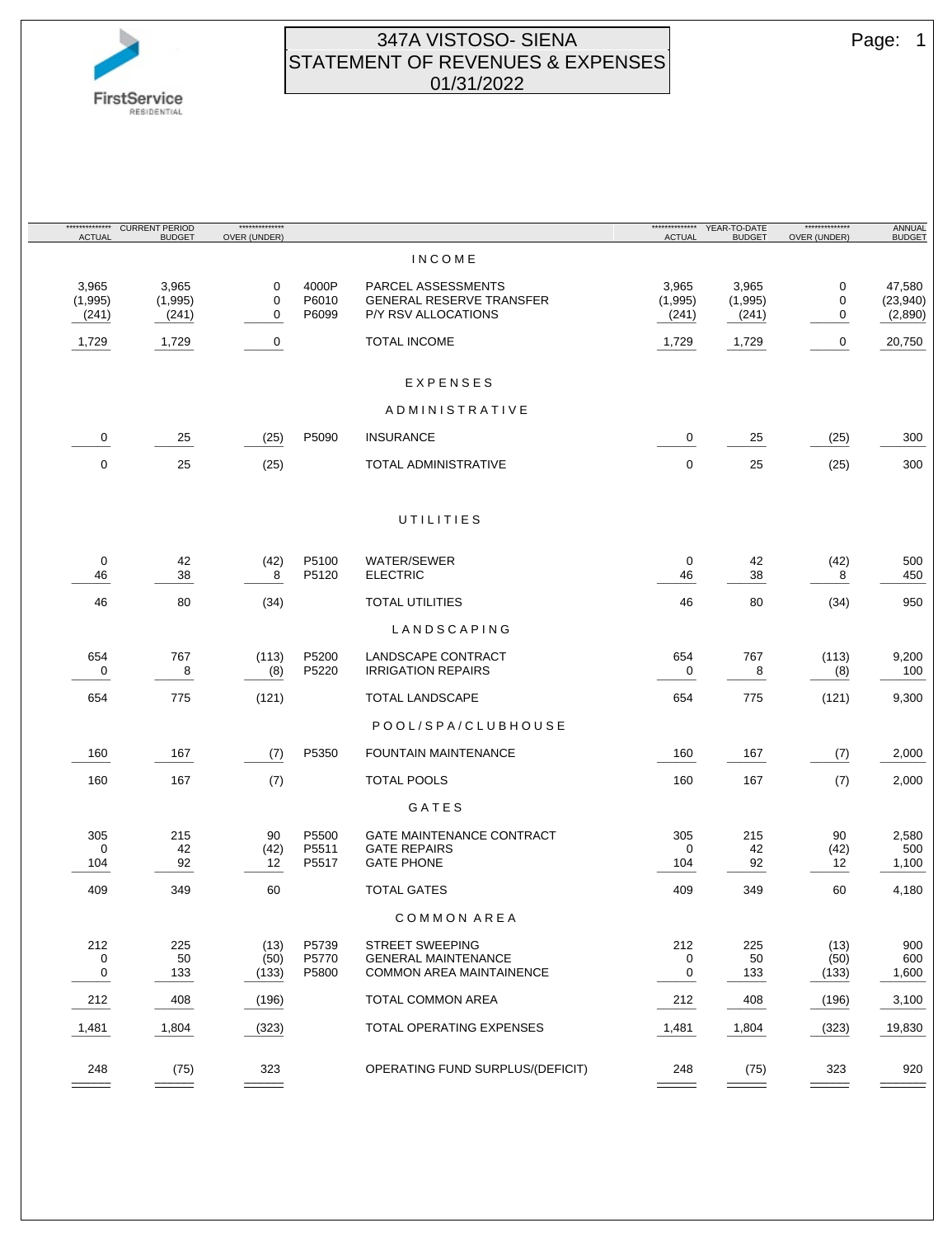

## 347A VISTOSO- SIENA Page: 2 STATEMENT OF REVENUES & EXPENSES 01/31/2022

| ************** | <b>CURRENT PERIOD</b> | ************** |       |                                         | ************** | YEAR-TO-DATE  | ************** | <b>ANNUAL</b> |
|----------------|-----------------------|----------------|-------|-----------------------------------------|----------------|---------------|----------------|---------------|
| <b>ACTUAL</b>  | <b>BUDGET</b>         | OVER (UNDER)   |       |                                         | <b>ACTUAL</b>  | <b>BUDGET</b> | OVER (UNDER)   | <b>BUDGET</b> |
|                |                       |                |       | <b>RESERVE FUND</b>                     |                |               |                |               |
|                |                       |                |       | INCOME                                  |                |               |                |               |
| 1,995          | 1,995                 | 0              | P7010 | PARCEL TRANSFER TO RESERVES             | 1,995          | 1,995         | 0              | 23,940        |
| 15             | 8                     |                | P7034 | <b>INTEREST RESERVE FUNDS</b>           | 15             | 8             |                | 100           |
| 241            | 241                   | 0              | P7099 | P/Y RSV ALLOCATIONS                     | 241            | 241           | 0              | 2,890         |
|                |                       |                |       |                                         |                |               |                |               |
| 2,251          | 2,244                 |                |       | <b>TOTAL RESERVE INCOME</b>             | 2,251          | 2,244         | $\overline{7}$ | 26,930        |
|                |                       |                |       | EXPENDITURES                            |                |               |                |               |
| 0              | 1,983                 | (1,983)        | P8510 | <b>PARCEL - GENERAL RESERVE EXPENSE</b> | 0              | 1,983         | (1,983)        | 23,793        |
| 0              | 1,983                 | (1,983)        |       | <b>TOTAL RESERVE EXPENDITURES</b>       | 0              | 1,983         | (1,983)        | 23,793        |
| 2,251          | 261                   | 1,990          |       | RESERVE FUND SURPLUS/(DEFICIT)          | 2,251          | 261           | 1,990          | 3,137         |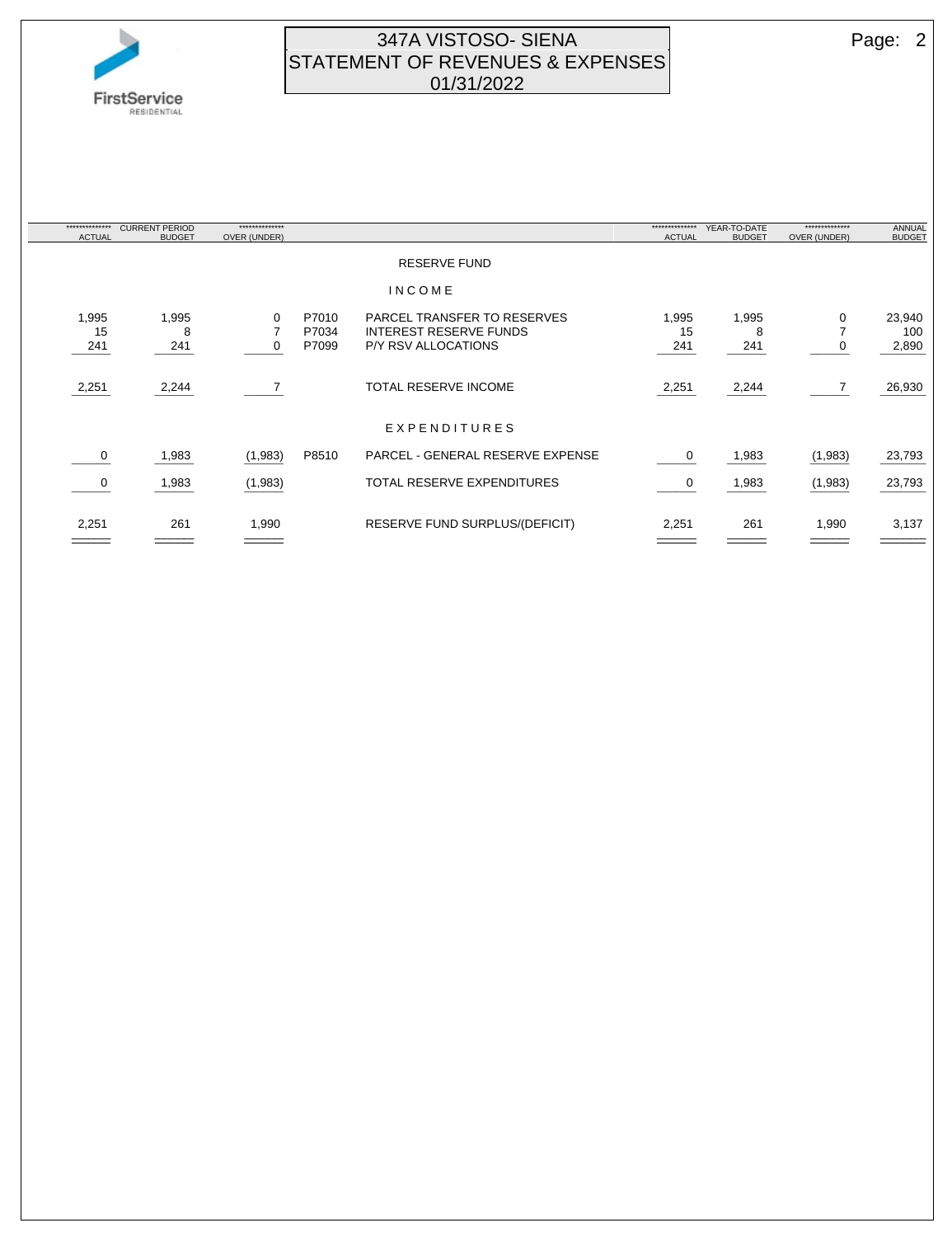

| <b>ASSETS</b>                          |              |              |
|----------------------------------------|--------------|--------------|
| <b>OPERATING FUNDS</b>                 |              |              |
| <b>US BANK - OPERATING CHECKING</b>    | 713,318.61   |              |
| <b>US BANK SAVINGS</b>                 | 10,005.47    |              |
| <b>METROPOLITAN BANK - SAVINGS</b>     | 596,560.77   |              |
| <b>DUE FROM RESERVES</b>               | 89,669.82    |              |
| <b>TOTAL OPERATING FUNDS</b>           |              | 1,409,554.67 |
| <b>RESERVE FUNDS</b>                   |              |              |
| <b>DUE TO OPERATING</b>                | (89,669.82)  |              |
| <b>RESERVE SIENA BANK OZK</b>          | 178,308.24   |              |
| <b>RESERVE RBC WEALTH MGMT</b>         | 1,058,730.94 |              |
| <b>RESERVE RBC CASH PLUS MM</b>        | 8,342.12     |              |
| <b>RESERVE SIGNATURE BANK MM</b>       | 248,661.66   |              |
| <b>RESERVE FVCB MMA</b>                | 248,664.73   |              |
| <b>RESERVE ENTERPRISE BANK MMA</b>     | 248,815.32   |              |
| <b>RESERVE STERLING BANK</b>           | 248,332.18   |              |
| <b>RESERVE PACWEST BANK - MM</b>       | 248,847.97   |              |
| <b>RESERVE US BANK MMA</b>             | 284,483.23   |              |
| <b>RESERVE CIT BANK MMA</b>            | 242,195.99   |              |
| <b>RESERVE METRO PHOENIX BANK MMA</b>  | 178,052.31   |              |
| <b>RESERVES - ACCRUED INTEREST</b>     | 6,369.16     |              |
| <b>TOTAL RESERVE FUNDS</b>             |              | 3,110,134.03 |
| <b>ACCOUNTS RECEIVABLE</b>             |              |              |
| <b>ACCOUNTS RECEIVABLE</b>             | 283,655.61   |              |
| <b>ACCOUNTS RECEIVABLE - PARCELS</b>   | 631.25       |              |
| <b>PRE-LEGAL RECEIVABLE</b>            | 27,904.36    |              |
| <b>CONTINGENT PAYABLE</b>              | (27, 904.36) |              |
| <b>ALLOWANCE FOR DOUBTFUL ACCOUNTS</b> | (82,701.96)  |              |
| <b>TOTAL ACCOUNTS RECEIVABLE</b>       |              | 201,584.90   |
| <b>OTHER ASSETS</b>                    |              |              |
| <b>PREPAID EXPENSE INSURANCE</b>       | 4,929.50     |              |
| <b>PREPAID EXPENSES</b>                | 9,444.48     |              |
| <b>TOTAL OTHER ASSETS</b>              |              | 14,373.98    |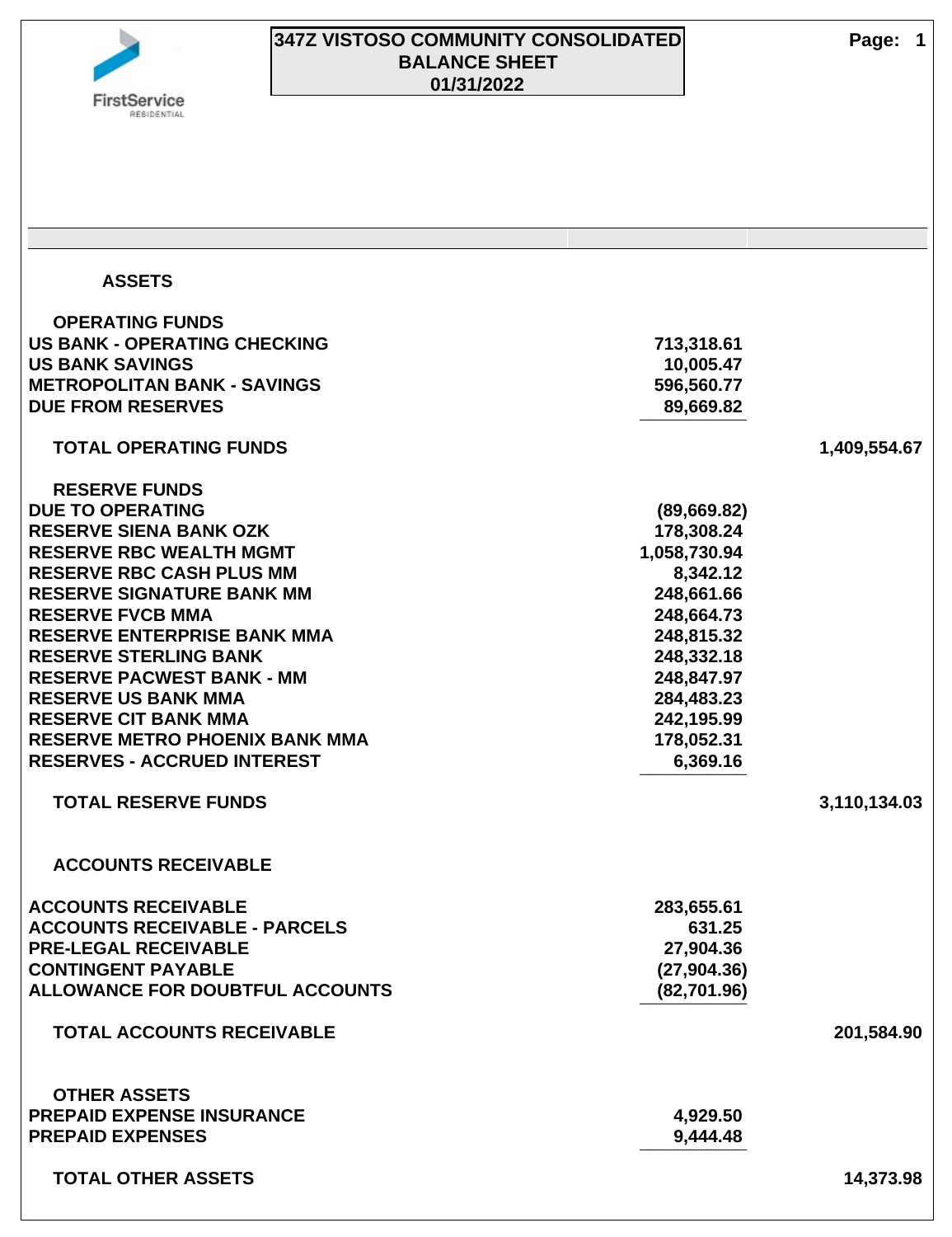

# **347Z VISTOSO COMMUNITY CONSOLIDATED Page: 2 BALANCE SHEET 01/31/2022**

| <b>TOTAL ASSETS</b>                                                                                                                                                                                                                                                                                               |                                                                                                     | 4,735,647.58 |
|-------------------------------------------------------------------------------------------------------------------------------------------------------------------------------------------------------------------------------------------------------------------------------------------------------------------|-----------------------------------------------------------------------------------------------------|--------------|
| <b>LIABILITIES &amp; EQUITY</b><br><b>OPERATING LIABILITIES</b><br><b>ACCOUNTS PAYABLE</b><br><b>ACCRUED EXPENSES</b><br><b>PREPAID ASSESSMENTS</b><br><b>PREPAID ASSESSMENTS - PARCELS</b><br><b>REFUNDABLE DEPOSIT KEYS</b><br><b>UNEARNED REVENUE</b><br><b>UNCLAIMED PROPERTY</b><br><b>SECURITY DEPOSITS</b> | 5,011.17<br>72,431.66<br>172,833.28<br>1,092.00<br>6,675.00<br>450,514.78<br>20,406.62<br>30,042.00 |              |
| <b>TOTAL OPERATING LIABILITIES</b>                                                                                                                                                                                                                                                                                |                                                                                                     | 759,006.51   |
| <b>RESERVE</b><br><b>ACCUMULATED GENERAL</b><br>C/Y GENERAL RESERVE SURPLUS/(DEFICIT)                                                                                                                                                                                                                             | 3,065,909.28<br>44,224.75                                                                           |              |
| <b>TOTAL RESERVE</b>                                                                                                                                                                                                                                                                                              |                                                                                                     | 3,110,134.03 |
| <b>OPERATING SURPLUS (DEFICIT)</b>                                                                                                                                                                                                                                                                                |                                                                                                     |              |
| <b>ACCUMULATED SURPLUS (DEFICIT)</b><br><b>CURRENT YEAR RESERVE EQUITY</b><br><b>CURRENT SURPLUS/(DEFICIT)</b>                                                                                                                                                                                                    | 872,903.67<br>(44, 224.75)<br>37,828.12                                                             |              |
| <b>TOTAL SURPLUS/(DEFICIT)</b>                                                                                                                                                                                                                                                                                    |                                                                                                     | 866,507.04   |
| <b>TOTAL LIABILITIES &amp; EQUITY</b>                                                                                                                                                                                                                                                                             |                                                                                                     | 4,735,647.58 |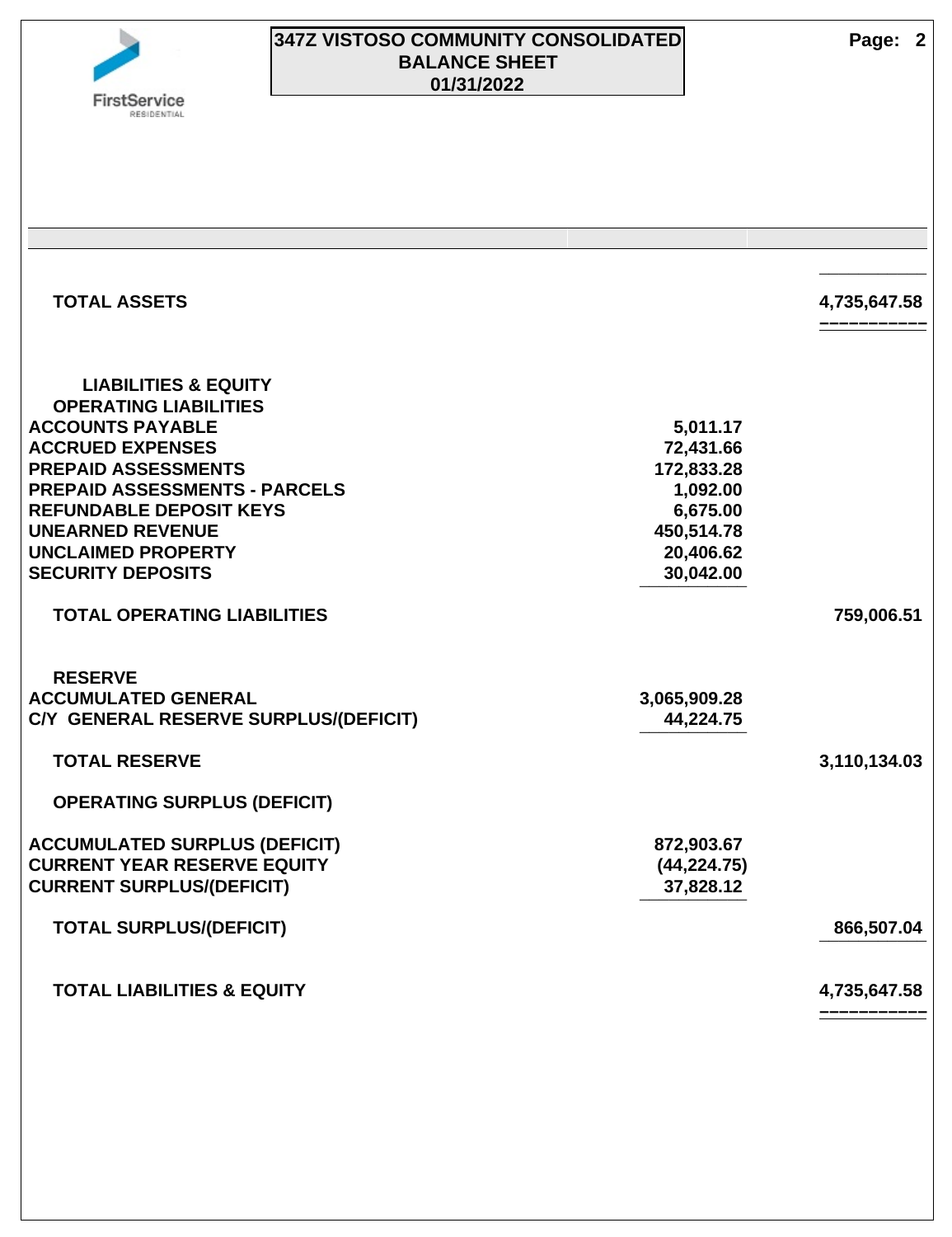

CURRENT PERIOD **BUDGET** 

\*\*\*\*\*\*\*\*\*\*\*\*\*\* OVER (UNDER)

\*\*\*\*\*\*\*\*\*\*\*\*\*\* ACTUAL

#### 347Z VISTOSO COMMUNITY CONSOLIDATED | Page: 1 STATEMENT OF REVENUES & EXPENSES 01/31/2022

I N C O M E

\*\*\*\*\*\*\*\*\*\*\*\*\*\* ACTUAL

YEAR-TO-DATE **BUDGET** 

\*\*\*\*\*\*\*\*\*\*\*\*\*\* OVER (UNDER)

155,254 152,853 2,401 4000 ASSESSMENT INCOME 155,254 152,853 2,401 1,834,240 3,965 3,965 0 4000P PARCEL ASSESSMENTS 3,965 3,965 0 47,580 58,932 58,932 0 4001 COMMERCIAL DUES 58,932 58,932 0 707,189 109 175 (66) 4030 INTEREST INCOME 109 175 (66) 2,100 1,120 1,417 (297) 4050 COLLECTION COST REIMBURSEMENT 1,120 1,417 (297) 17,000 100 250 (150) 4050FR FILE REVIEW FEE 100 250 (150) 3,000 0 58 (58) 4050MU MONITOR TRUSTEE SALE 0 58 (58) 700 0 292 (292) 4050RR FILE TRANSFER FEES 0<br>0 42 (42) 4050T FORECLOSURE/TRUSTEE SALES 0 0 42 (42) 4050T FORECLOSURE/TRUSTEE SALES 0 42 (42) 500 301 0 301 4055 RECOVERY-COLLECTION 301 0 301 0 5,982 2,500 3,482 4070 LATE FEE INCOME 5,982 2,500 3,482 30,000 245 58 187 4075 NSF FEE 245 58 187 700 7,107 9,547 (2,440) 4205 BUILDER ASSESSMENT 7,107 9,547 (2,440) 114,560 1,656 1,250 406 4900 VIOLATION FINES 1,656 1,250 406 15,000 0 333 (333) 4945 NEWSLETTER INCOME 10.290 3.167 7.123 4950 REBILL FEE 10,290 3,167 7,123 4950 REBILL FEE 10,290 3,167 7,123 38,000 (58,333) (58,333) 0 6010 GENERAL RESERVE TRANSFER (58,333) (58,333) 0 (700,000) (1,995) (1,995) 0 P6010 GENERAL RESERVE TRANSFER (1,995) (1,995)<br>(241) (241) 0 P6099 P/Y RSV ALLOCATIONS (241) (241) (241) (241) (241) 0 P6099 P/Y RSV ALLOCATIONS (241) (241) 0 (2,890) ¯¯¯¯¯¯¯ ¯¯¯¯¯¯¯ ¯¯¯¯¯¯¯ ¯¯¯¯¯¯¯ ¯¯¯¯¯¯¯ ¯¯¯¯¯¯¯ ¯¯¯¯¯¯¯¯ 184,492 174,270 10,222 TOTAL INCOME 184,492 174,270 10,222 2,091,239 ¯¯¯¯¯¯¯ ¯¯¯¯¯¯¯ ¯¯¯¯¯¯¯ ¯¯¯¯¯¯¯ ¯¯¯¯¯¯¯ ¯¯¯¯¯¯¯ ¯¯¯¯¯¯¯¯ E X P E N S E S A D M I N I S T R A T I V E 7,489 7,500 (11) 5000 MANAGEMENT FEE 7,489 7,500 (11) 90,000 3,201 4,000 (799) 5000RO OFFICE LEASE 3,201 4,000 (799) 48,000 0 199 (199) 5005 RESERVE STUDY 0 199 (199) 2,390 20,157 22,917 (2,760) 5007w SALARIES & BENEFITS 20,157 22,917 (2,760) 275,000 10,290 3,167 7,123 5009A REBILL FEE EXPENSE 10,290 3,167 7,123 38,000 245 58 187 5009B NSF FEE EXPENSE 245 58 187 700 10,473 3,750 6,723 5010 LEGAL EXPENSE 10,473 3,750 6,723 45,000 0 250 (250) 5010C LEGAL/ENFORCEMENT 0 250 (250) 3,000<br>105 1,000 (695) 5014 'CC&R REVISIONS PROJECT 305 1,000 (695) 12,000 'CC&R REVISIONS PROJECT 1,012 2,333 (1,321) 5020 LIEN/COLLECTION COST 1,012 2,333 (1,321) 28,000 100 250 (150) 5020F FILE REVIEW FEE 100 250 (150) 3,000 0 58 (58) 5020M MONITOR TRUSTEE SALE 0 58 (58) 700 PILE TRANSFER FEE EXPENSE 0 292 (292) 3,500 0 42 (42) 5020T FORECLOSURE/TRUSTEE SALES 0 42 (42) 500 0 875 (875) 5030 AUDIT/TAX PREPARATION 0 875 (875) 10,500 2,655 2,333 322 5031 ELECTRONIC PAYMENT PLATFORM 2,655 2,333 322 28,000 0 125 (125) 5033F ADVERTISING 0 125 (125) 1,500 35 35 0 5037 BANK CHARGES & CC FEES 35 35 0 420 155 83 72 5039 WEBSITE 155 83 72 1,000 136 0 136 5043 BILLING STATEMENTS 136 0 136 27,000 111 83 28 5046 NEWSLETTER 111 83 28 1,000 980 1,125 (145) 5047B OFFICE EQUIPMENT RENTAL 980 1,125 (145) 13,500 249 333 (84) 5048 OFFICE EXPENSE 249 333 (84) 4,000 61 250 (189) 5052 PRINTING 61 250 (189) 3,000 0 1,333 (1,333) 5055 MEETING EXPENSE 0 1,333 (1,333) 16,000 87 1,333 (1,246) 5059 POSTAGE 87 1,333 (1,246) 16,000 471 208 263 5063 MILEAGE 471 208 263 2,500 0 417 (417) 5065 PROFESSIONAL FEES 0 417 (417) 5.000 0 8 (8) 5065S STATUTORY AGENT FEE 0 8 (8) 100 0 125 (125) 5068 GIFTS 0 125 (125) 1,500 0 42 (42) 5070 PROPERTY TAXES 0 42 (42) 500 0 583 (583) 5080 CORPORATE TAXES 0 583 (583) 7,000 0 3,333 (3,333) 5088 BAD DEBT EXPENSE 0 3,333 (3,333) 40,000 2,465 2,453 12 5090 INSURANCE 2,465 2,453 12 29,440 0 117 (417) 5090D INSURANCE DEDUCTIBLE 198000 10 1417 (417) 5,000<br>0 117 (417) 5099 MISCELLANEOUS EXPENSE 1980 1417 (417) 5,000 0 417 (417) 5099 MISCELLANEOUS EXPENSE 0 417 (417) 5,000 0 25 (25) P5090 INSURANCE 0 25 (25) 300 ¯¯¯¯¯¯¯ ¯¯¯¯¯¯¯ ¯¯¯¯¯¯¯ ¯¯¯¯¯¯¯ ¯¯¯¯¯¯¯ ¯¯¯¯¯¯¯ ¯¯¯¯¯¯¯¯ 60,676 61,752 (1,076) TOTAL ADMINISTRATIVE 60,676 61,752 (1,076) 768,050

 ANNUAL **BUDGET**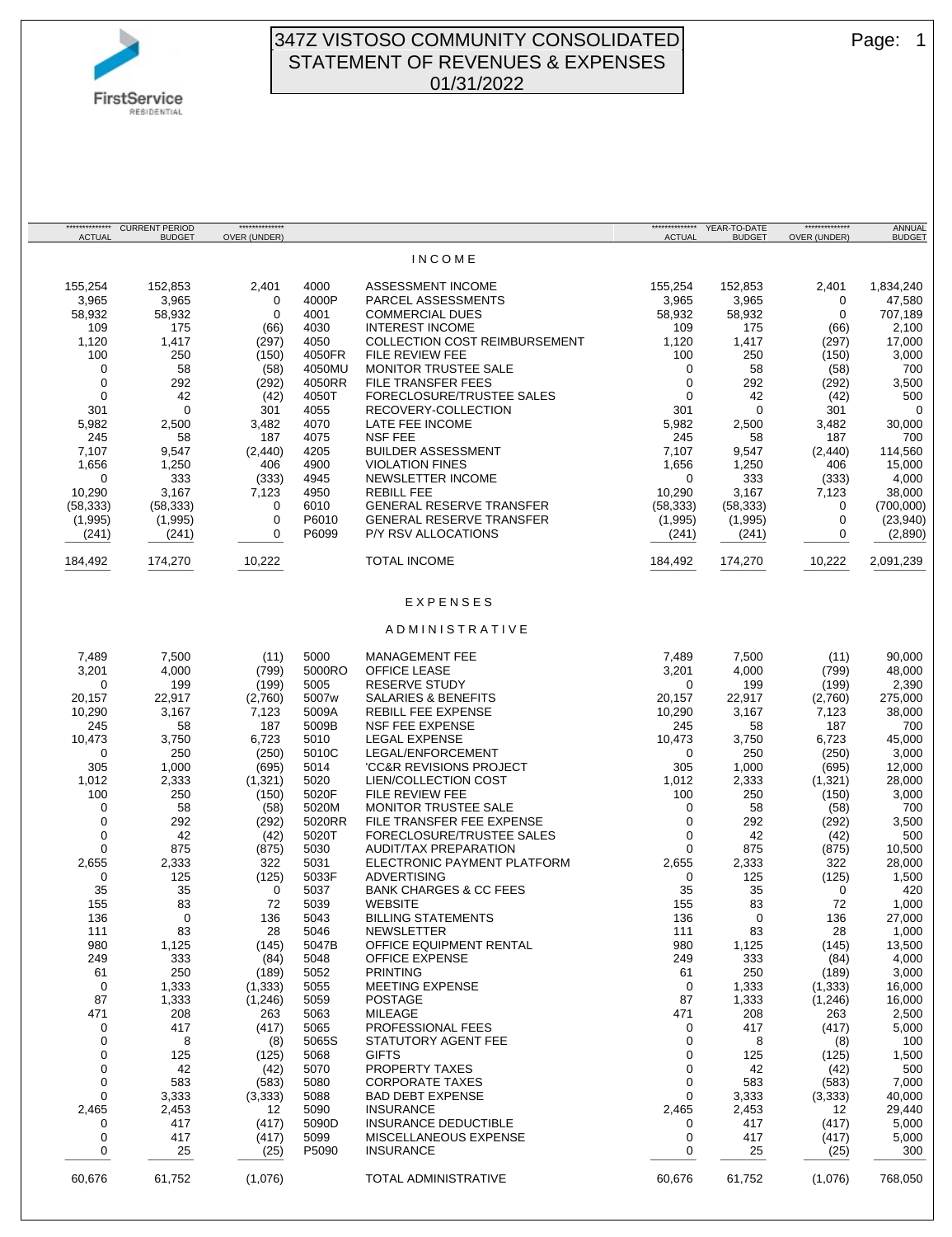

#### 347Z VISTOSO COMMUNITY CONSOLIDATED Page: 2 STATEMENT OF REVENUES & EXPENSES 01/31/2022

| ANNUAL<br><b>BUDGET</b> | **************<br>OVER (UNDER) | YEAR-TO-DATE<br><b>BUDGET</b> | *************<br><b>ACTUAL</b> |                                                      |              | **************<br>OVER (UNDER) | <b>CURRENT PERIOD</b><br><b>BUDGET</b> | *************<br><b>ACTUAL</b> |
|-------------------------|--------------------------------|-------------------------------|--------------------------------|------------------------------------------------------|--------------|--------------------------------|----------------------------------------|--------------------------------|
|                         |                                |                               |                                |                                                      |              |                                |                                        |                                |
|                         |                                |                               |                                | UTILITIES                                            |              |                                |                                        |                                |
| 200,000                 | 462                            | 16,667                        | 17,129                         | <b>WATER/SEWER</b>                                   | 5100         | 462                            | 16,667                                 | 17,129                         |
| 52,000                  | 351                            | 4,333                         | 4,684                          | <b>ELECTRIC</b>                                      | 5120         | 351                            | 4,333                                  | 4,684                          |
| 450                     | (8)                            | 38                            | 30                             | GAS                                                  | 5125         | (8)                            | 38                                     | 30                             |
| 250                     | (21)                           | 21                            | $\mathbf 0$                    | <b>SANITATION</b>                                    | 5140         | (21)                           | 21                                     | $\Omega$                       |
| 5,500                   | (106)                          | 458                           | 352                            | <b>PHONE</b>                                         | 5151         | (106)                          | 458                                    | 352                            |
| 2,200                   | (18)                           | 183                           | 165                            | <b>INTERNET</b>                                      | 5151B        | (18)                           | 183                                    | 165                            |
| 650                     | 14                             | 54                            | 68                             | <b>ALARM MONITORING</b>                              | 5152         | 14                             | 54                                     | 68                             |
| 500                     | (42)                           | 42                            | $\mathbf 0$                    | WATER/SEWER                                          | P5100        | (42)                           | 42                                     | $\mathbf 0$                    |
| 450                     | 8                              | 38                            | 46                             | <b>ELECTRIC</b>                                      | P5120        | 8                              | 38                                     | 46                             |
| 262,000                 | 641                            | 21,834                        | 22,475                         | <b>TOTAL UTILITIES</b>                               |              | 641                            | 21,834                                 | 22,475                         |
|                         |                                |                               |                                | LANDSCAPING                                          |              |                                |                                        |                                |
| 1,090,000               | (11, 792)                      | 90,833                        | 79,041                         | LANDSCAPE CONTRACT                                   | 5200         | (11, 792)                      | 90,833                                 | 79,041                         |
| $\Omega$                | 14,449                         | 0                             | 14,449                         | <b>GROUNDS LABOR</b>                                 | 5205         | 14,449                         | $\mathbf 0$                            | 14,449<br>$\Omega$             |
| 5,000<br>50,000         | (417)<br>(1, 317)              | 417<br>4,167                  | 0<br>2,850                     | LANDSCAPE SUPPLIES/MATERIAL<br><b>MAJOR PROJECTS</b> | 5210<br>5218 | (417)<br>(1, 317)              | 417<br>4,167                           | 2,850                          |
| 20,000                  | (654)                          | 1,667                         | 1,013                          | <b>IRRIGATION REPAIRS</b>                            | 5220         | (654)                          | 1,667                                  | 1,013                          |
| 2,000                   | (167)                          | 167                           | 0                              | <b>BACKFLOW INSPEC/RRPS</b>                          | 5222         | (167)                          | 167                                    | $\mathbf 0$                    |
| 20,000                  | (1,667)                        | 1,667                         | $\mathbf 0$                    | TREE TRIMMING/REMOVAL                                | 5240         | (1,667)                        | 1,667                                  | $\mathbf 0$                    |
| 2,500                   | 2,733                          | 208                           | 2,941                          | <b>EXTERMINATING</b>                                 | 5250         | 2,733                          | 208                                    | 2,941                          |
| 9,200                   | (113)                          | 767                           | 654                            | LANDSCAPE CONTRACT                                   | P5200        | (113)                          | 767                                    | 654                            |
| 100                     | (8)                            | 8                             | 0                              | <b>IRRIGATION REPAIRS</b>                            | P5220        | (8)                            | 8                                      | $\mathbf 0$<br>$\sim$ $\sim$   |
| 1,198,800               | 1,047                          | 99,901                        | 100,948                        | <b>TOTAL LANDSCAPE</b>                               |              | 1,047                          | 99,901                                 | 100,948                        |
|                         |                                |                               |                                | POOL/SPA/CLUBHOUSE                                   |              |                                |                                        |                                |
| 2,000                   | (7)                            | 167                           | 160                            | <b>FOUNTAIN MAINTENANCE</b>                          | P5350        | (7)                            | 167                                    | 160                            |
| 2,000                   | (7)                            | 167                           | 160                            | <b>TOTAL POOLS</b>                                   |              | (7)                            | 167                                    | 160                            |
|                         |                                |                               |                                | GATES                                                |              |                                |                                        |                                |
| 2,580                   | 90                             | 215                           | 305                            | <b>GATE MAINTENANCE CONTRACT</b>                     | P5500        | 90                             | 215                                    | 305                            |
| 500                     | (42)                           | 42                            | 0                              | <b>GATE REPAIRS</b>                                  | P5511        | (42)                           | 42                                     | $\mathbf 0$                    |
| 1,100                   | 12                             | 92                            | 104                            | <b>GATE PHONE</b>                                    | P5517        | 12                             | 92                                     | 104                            |
| 4,180                   | 60                             | 349                           | 409                            | <b>TOTAL GATES</b>                                   |              | 60                             | 349                                    | 409                            |
|                         |                                |                               |                                | COMMON AREA                                          |              |                                |                                        |                                |
| 10,000                  | (833)                          | 833                           | 0                              | <b>BUILDING MAINTENANCE</b>                          | 5700         | (833)                          | 833                                    | 0                              |
| 1,000                   | (83)                           | 83                            | 0                              | <b>KEYS/LOCK REPAIR</b>                              | 5700K        | (83)                           | 83                                     | 0                              |
| 1,000                   | (83)                           | 83                            | 0                              | <b>PAINTING MAINT</b>                                | 5711         | (83)                           | 83                                     | 0                              |
| 14,589<br>2,000         | (1,216)<br>(167)               | 1,216<br>167                  | 0<br>$\mathbf 0$               | ELECTRIC REPAIRS/SUPPLIES<br><b>SIGN MAINTENANCE</b> | 5722<br>5740 | (1,216)<br>(167)               | 1,216<br>167                           | 0<br>$\mathbf 0$               |
| 8,000                   | 1,230                          | 667                           | 1,897                          | JANITORIAL                                           | 5769A        | 1,230                          | 667                                    | 1,897                          |
| 22,000                  | (156)                          | 1,833                         | 1,678                          | PET WASTE REMOVAL                                    | 5774         | (156)                          | 1,833                                  | 1,678                          |
| 18,000                  | (974)                          | 1,500                         | 526                            | <b>SECURITY PATROL</b>                               | 5779CC       | (974)                          | 1,500                                  | 526                            |
| 6,000                   | (500)                          | 500                           | 0                              | <b>SIDEWALK REPAIR</b>                               | 5794A        | (500)                          | 500                                    | 0                              |
| 10,000                  | (583)                          | 833                           | 250                            | COMMON AREA MAINTENANCE/REPAIRS                      | 5800         | (583)                          | 833                                    | 250                            |
| 8,000                   | 26                             | 667                           | 693                            | <b>PARK MAINT</b>                                    | 5845         | 26                             | 667                                    | 693                            |
| 4,000                   | 32                             | 333                           | 365                            | <b>EXTERMINATING</b>                                 | 5850         | 32                             | 333                                    | 365                            |
| 7,600                   | (33)                           | 633                           | 600                            | <b>TENNIS COURT MAINTENANCE</b>                      | 5895         | (33)                           | 633                                    | 600                            |
| 900                     | (13)                           | 225                           | 212                            | <b>STREET SWEEPING</b>                               | P5739        | (13)                           | 225                                    | 212                            |
| 600                     | (50)                           | 50                            | 0                              | <b>GENERAL MAINTENANCE</b>                           | P5770        | (50)                           | 50                                     | 0                              |
| 1,600                   | (133)                          | 133                           | 0                              | <b>COMMON AREA MAINTAINENCE</b>                      | P5800        | (133)                          | 133                                    | $\pmb{0}$<br>----              |
| 115,289                 | (3, 535)                       | 9,756                         | 6,221                          | TOTAL COMMON AREA                                    |              | (3,535)                        | 9,756                                  | 6,221                          |
| 2,350,319               | (2,871)                        | 193,759                       | 190,888                        | TOTAL OPERATING EXPENSES                             |              | (2,871)                        | 193,759                                | 190,888                        |
|                         |                                |                               |                                |                                                      |              |                                |                                        |                                |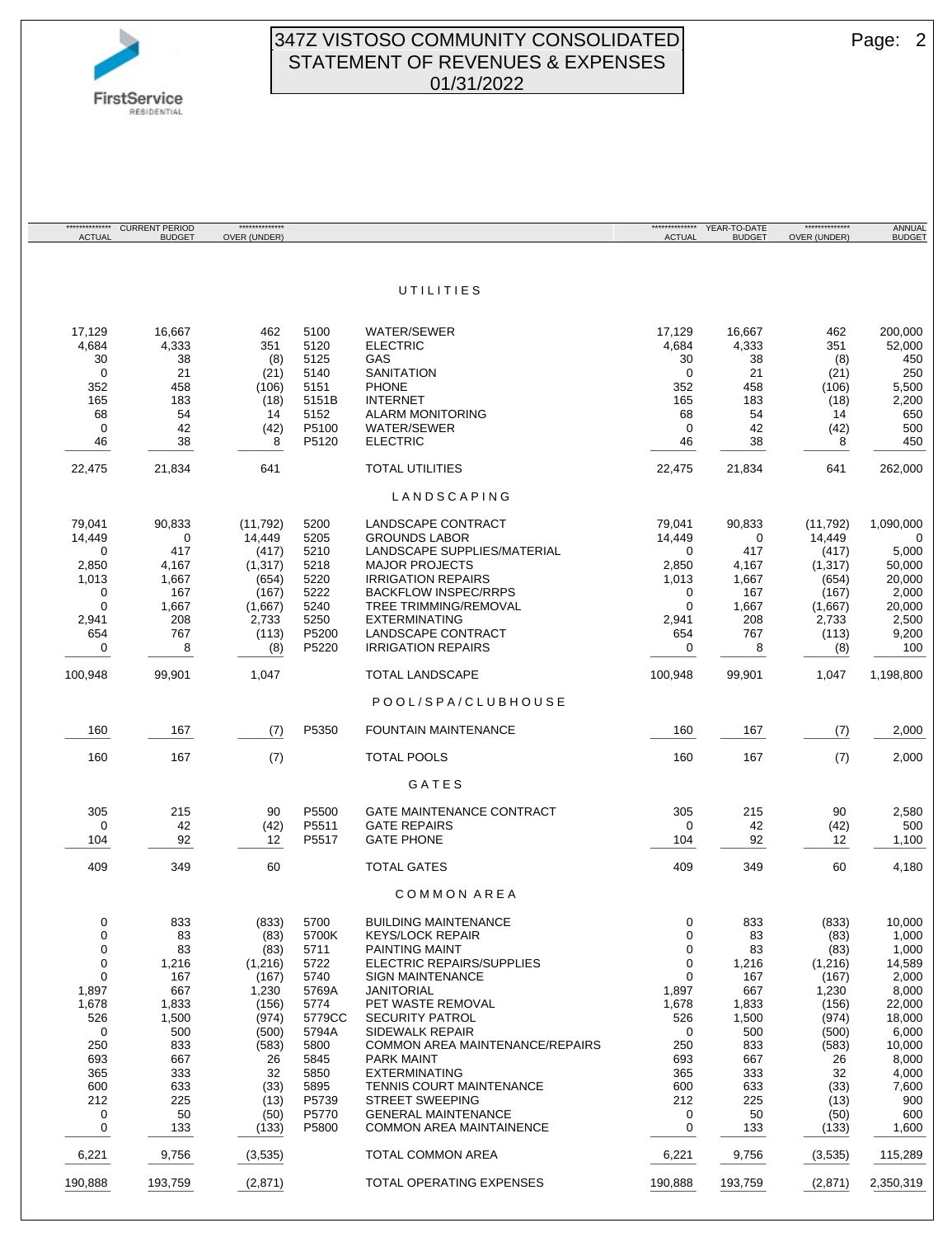

## 347Z VISTOSO COMMUNITY CONSOLIDATED Page: 3 STATEMENT OF REVENUES & EXPENSES 01/31/2022

| **************<br><b>ACTUAL</b>                        | <b>CURRENT PERIOD</b><br><b>BUDGET</b> | **************<br>OVER (UNDER) |                                  | **************<br><b>ACTUAL</b> | YEAR-TO-DATE<br><b>BUDGET</b> | **************<br>OVER (UNDER) | <b>ANNUAL</b><br><b>BUDGET</b> |
|--------------------------------------------------------|----------------------------------------|--------------------------------|----------------------------------|---------------------------------|-------------------------------|--------------------------------|--------------------------------|
|                                                        |                                        |                                |                                  |                                 |                               |                                |                                |
| (6, 397)<br>_______<br>the contract of the contract of | (19, 489)                              | 13,092<br>______               | OPERATING FUND SURPLUS/(DEFICIT) | (6, 397)                        | (19,489)                      | 13,092<br>_______              | (259,080)                      |